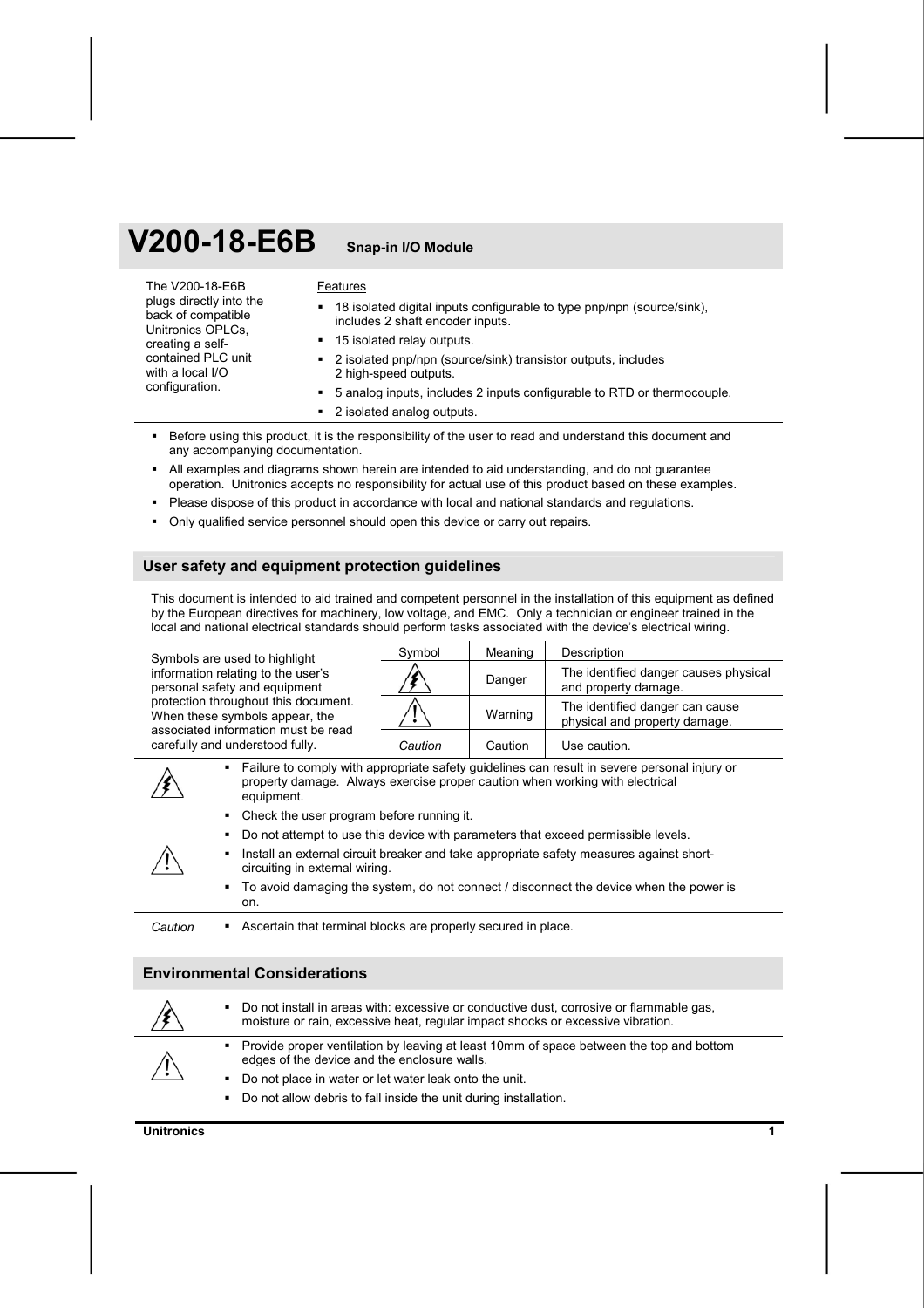| <b>Wiring</b>        |                                                                                                                                                                                                                                                                      |
|----------------------|----------------------------------------------------------------------------------------------------------------------------------------------------------------------------------------------------------------------------------------------------------------------|
|                      | Do not touch live wires.<br>$\blacksquare$                                                                                                                                                                                                                           |
| $\ddot{\phantom{1}}$ | . Unused pins should not be connected. Ignoring this directive may damage the device.<br>Do not connect the 'Neutral' or 'Line' signal of the 110/220VAC to the device's 0V pin.<br>$\mathbf{m}$<br>Double-check all wiring before turning on the power supply.<br>٠ |

#### **Wiring Procedures**

Use crimp terminals for wiring; use 26-12 AWG wire (0.13mm  $2-3.31$ mm<sup>2</sup>) for all wiring purposes.

- 1. Strip the wire to a length of 7±0.5mm (0.250–0.300 inches).
- 2. Unscrew the terminal to its widest position before inserting a wire.
- 3. Insert the wire completely into the terminal to ensure that a proper connection can be made.
- 4. Tighten enough to keep the wire from pulling free.
- To avoid damaging the wire, do not exceed a maximum torque of  $0.5$  N·m (5 kgf·cm).
- Do not use tin, solder, or any other substance on stripped wire that might cause the wire strand to break.
- **Install at maximum distance from high-voltage cables and power equipment.**

#### **I/O Wiring—General**

- Input or output cables should not be run through the same multi-core cable or share the same wire.
- Allow for voltage drop and noise interference with input lines used over an extended distance. Use wire that is properly sized for the load.

#### **Digital Inputs**

Each group of 9 inputs has a common signal. Each group can be used as either pnp (source) or npn (sink), when appropriately wired as shown in the following figures.

- Inputs I0 and I2 can be used as normal digital inputs, as high-speed counters, or as part of a shaft encoder.
- Inputs I1 and I3 can be used as normal digital inputs, as high-speed counter resets, or as part of a shaft encoder.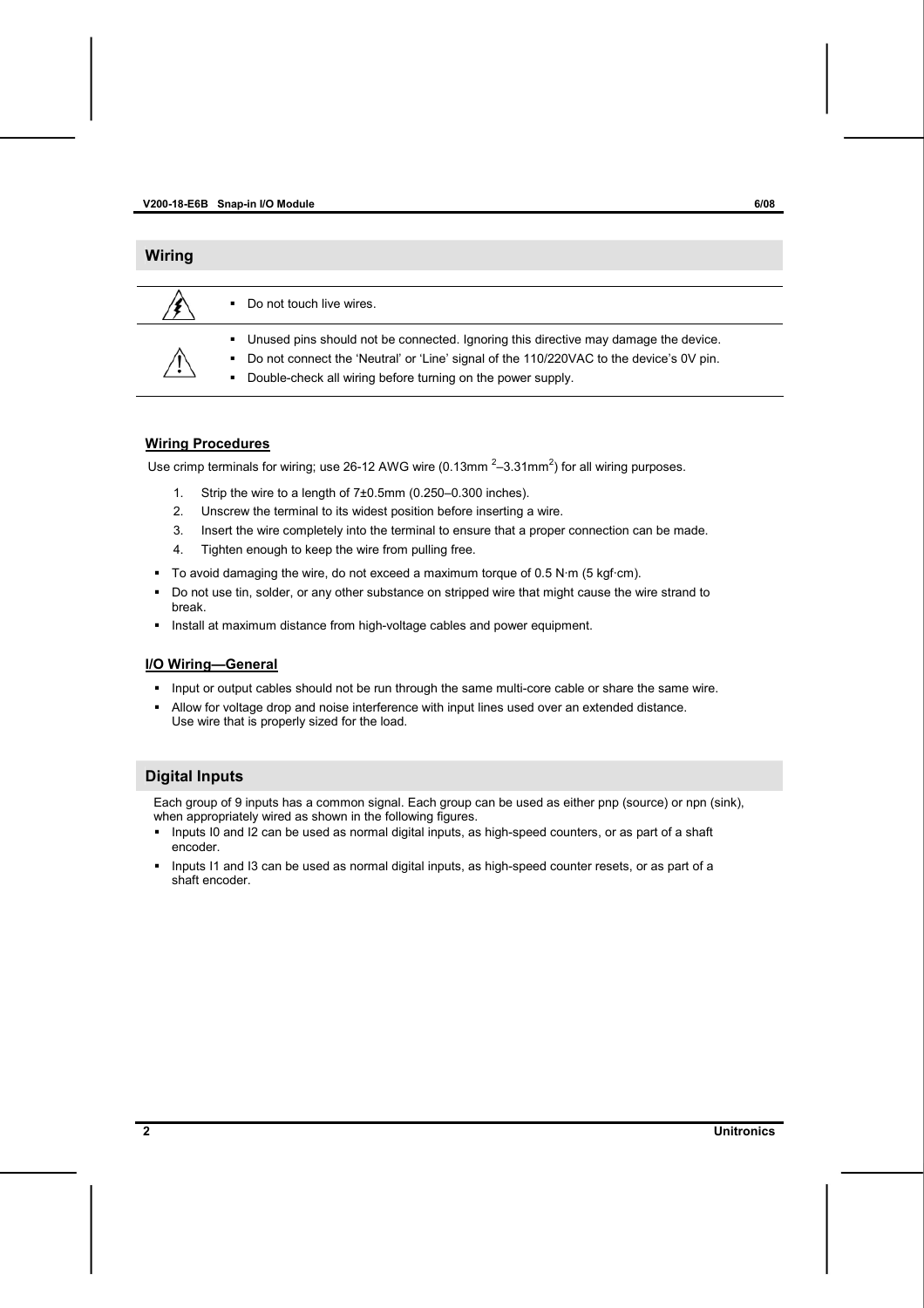

Inputs I0, I1, and I2, I3 can be used as shaft encoders as shown below.



#### **Unitronics 3**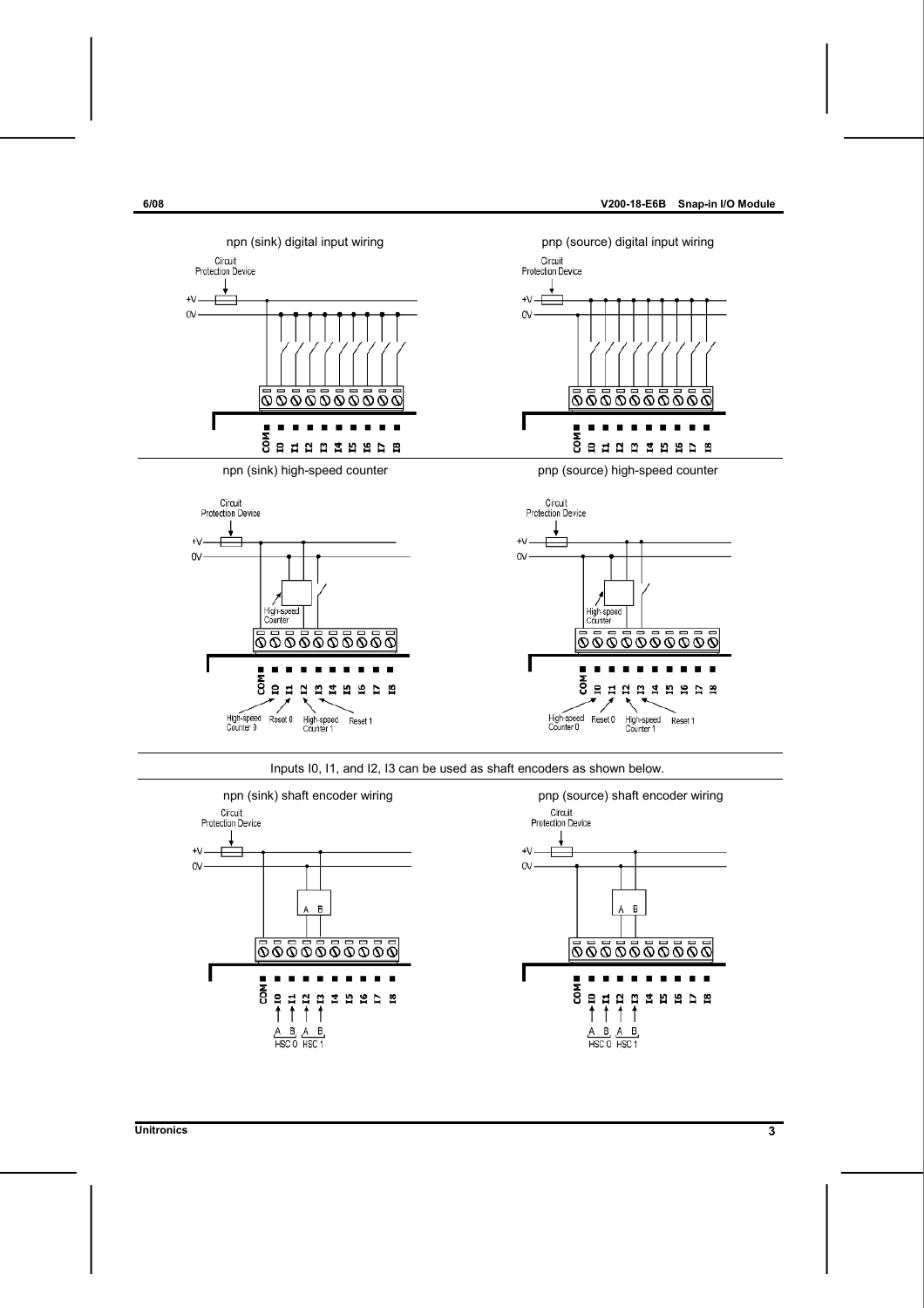#### <span id="page-3-0"></span>**V200-18-E6B Snap-in I/O Module 6/08**

# **Digital Outputs**

#### **Wiring Power Supplies**

Use a 24VDC power supply for both relay and transistor outputs.

- 1. Connect the "positive" lead to the "V1" terminal, and the "negative" lead to the "0V" terminal.
- In the event of voltage fluctuations or nonconformity to voltage power supply specifications, connect the device to a regulated power supply.



### **Relay Outputs**

- **Each group can be wired** separately to either AC or DC as show.
- The 0V signal of the relay outputs is isolated from the controller's 0V signal.



#### **Increasing Contact Life Span**

To increase the life span of the relay output contacts and protect the device from potential damage by reverse EMF, connect:

- a clamping diode in parallel with each inductive DC load,
- an RC snubber circuit in parallel with each inductive AC load.

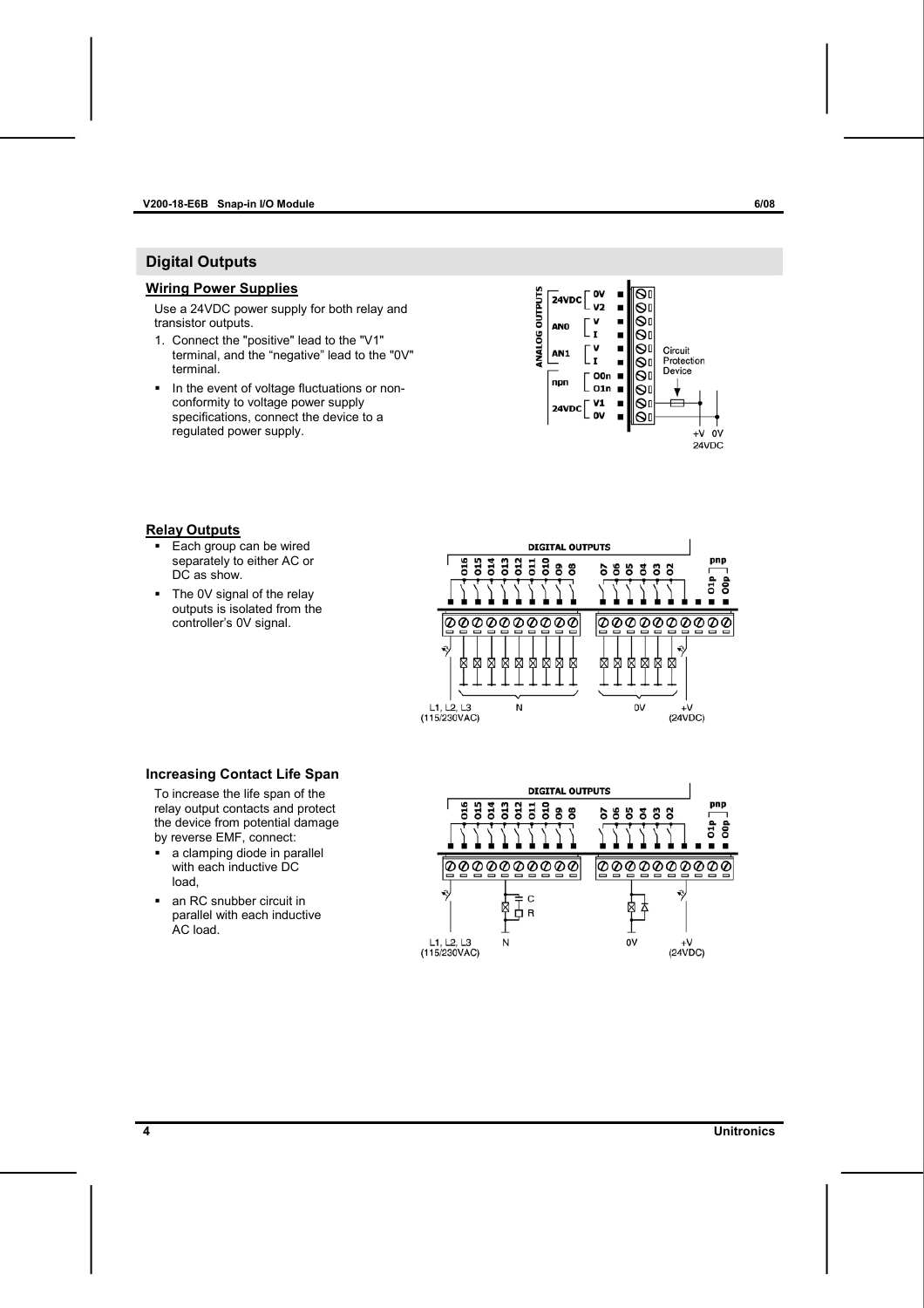#### **Transistor Outputs**

- **Each output can be wired separately as either npn or pnp.**
- The 0V signal of the transistor outputs is isolated from the controller's 0V signal.



### **Analog Inputs**

5 analog inputs:

- **Inputs 0 to 2 can be wired to work with either current or voltage.**
- Inputs 3 and 4 can function as either analog, RTD, or thermocouple, when appropriately wired as shown in the following figures.

To configure an input, open the device and set the jumpers according to the instructions beginning on page [8.](#page-7-0) Shields should be connected at the signal source.

#### **Analog Inputs**

 When set to current/voltage, all inputs share a common ACM signal, which must be connected to the 0V of the controller.



**Unitronics 5**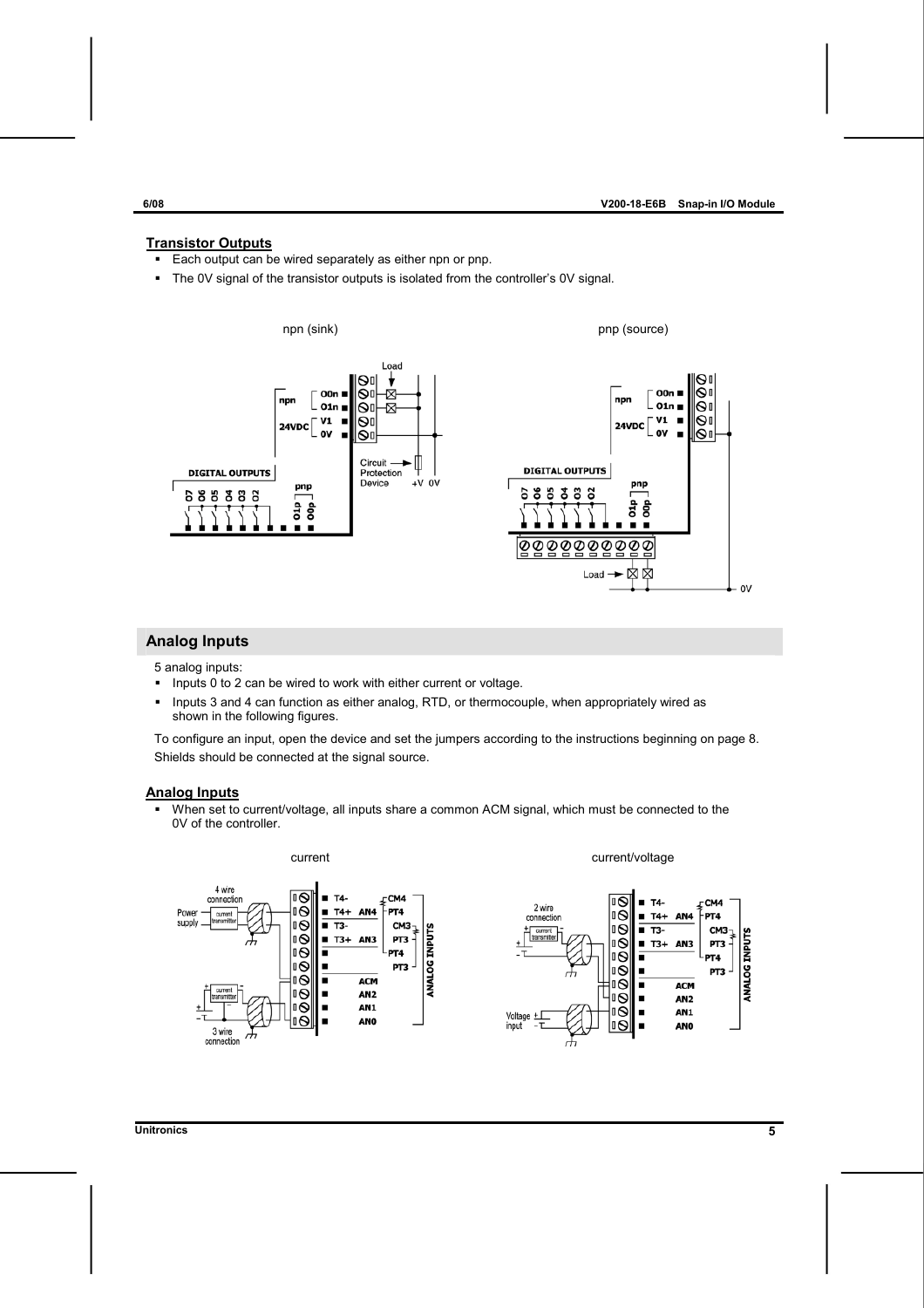#### **RTD Inputs**

- **PT100 (Sensor 3): use both inputs related to CM3 signal.**
- PT100 (Sensor 4): use both inputs related to CM4 signal.
- 4 wire PT100 can be used by leaving one of the sensor leads unconnected.



### **Thermocouple Inputs**

- Supported thermocouple types include B, E, J, K, N, R, S, and T, in accordance with software and jumper settings. See table, Thermocouple Input Ranges, on page [15.](#page-14-0)
- Inputs may be set to mV by software settings (Hardware Configuration); note that in order to set mV inputs, thermocouple jumper settings are used.
- To ensure proper performance, a warm-up period of a half an hour is recommended.

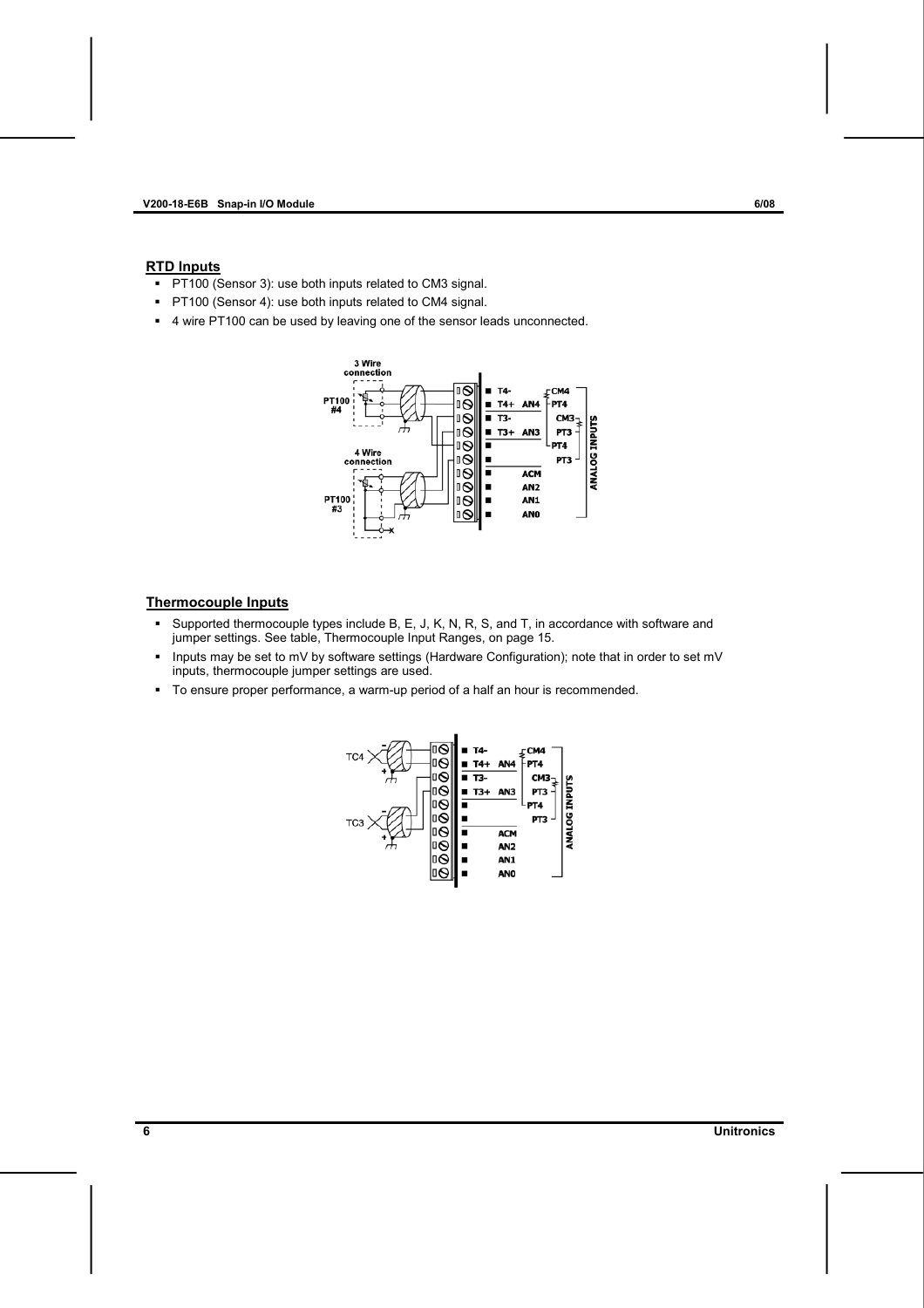### **Analog Outputs Power Supply**

Use a 24VDC power supply for all analog output modes.

- 1. Connect the "positive" cable to the "V2" terminal, and the "negative" to the "0V" terminal.
- In the event of voltage fluctuations or non-conformity to voltage power supply specifications, connect the device to a regulated power supply.
- Since the analog I/O power supply is isolated, the controller's 24VDC power supply may also be used to power the analog I/Os.

The 24VDC power supply must be turned on and off simultaneously with the controller's power supply.



### **Analog Outputs**

- Shields should be earthed, connected to the earth of the cabinet.
- An output can be wired to either current or voltage, use the appropriate wiring as shown below.
- Do not use current and voltage from the same source channel.



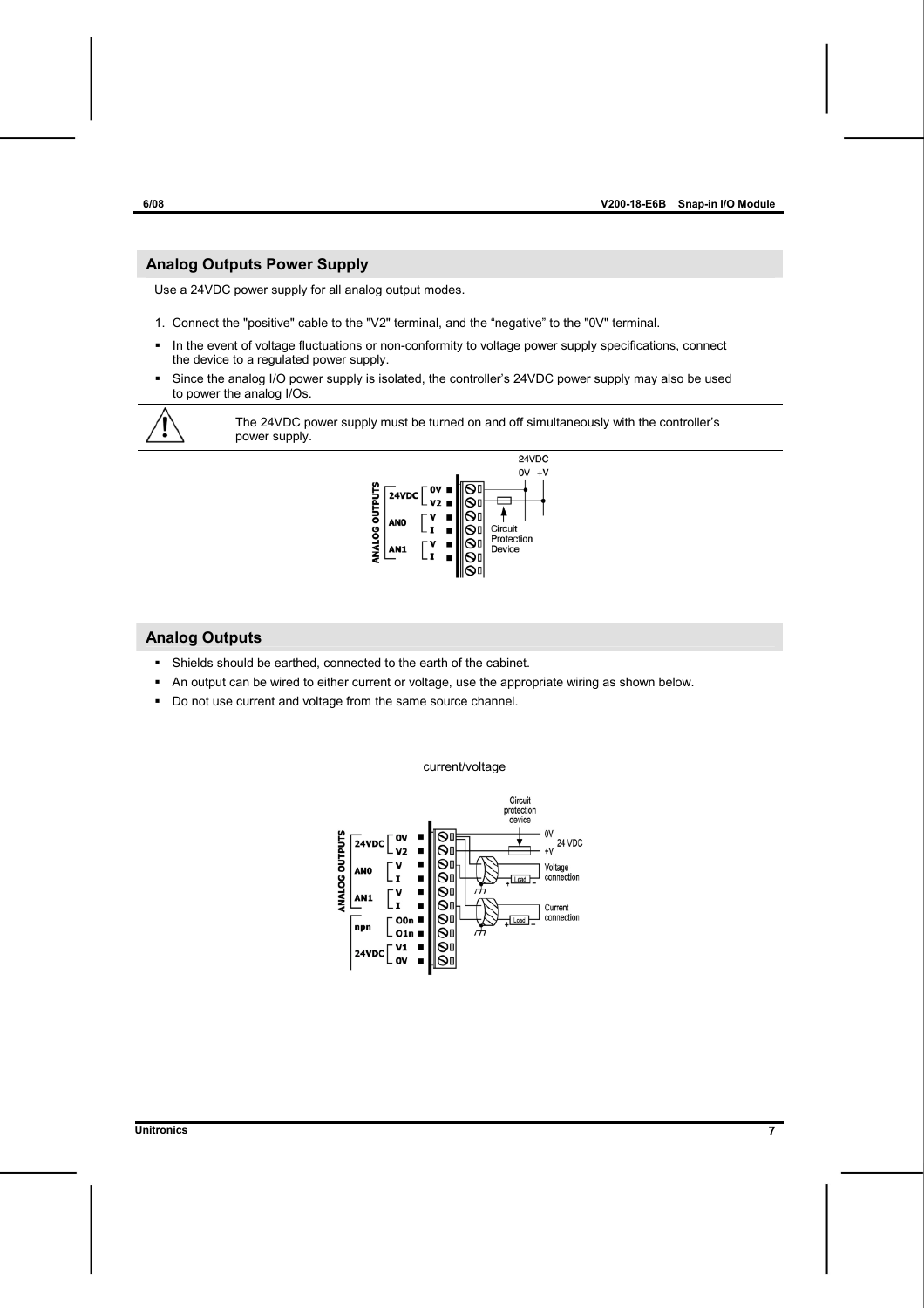# <span id="page-7-0"></span>**Changing Jumper Settings**

To access the jumpers, you must remove the snap-in I/O module from the controller, and then remove the module's PCB board.

- Before you begin, turn off the power supply, disconnect and dismount the controller.
- Before performing these actions, touch a grounded object to discharge any electrostatic charge.
	- Avoid touching the PCB board directly by holding the PCB board by its connectors.

#### **Accessing the Jumpers**

First, remove the snap-in module.

- 1. Locate the 4 buttons on the sides of the module, 2 on either side. Press the 2 buttons on either side of the module as shown, and hold them down to open the locking mechanism.
- 2. Gently rock the module from side to side, easing the module from the controller.



3. Using a Philips screwdriver, remove the center screw from the module's PCB board.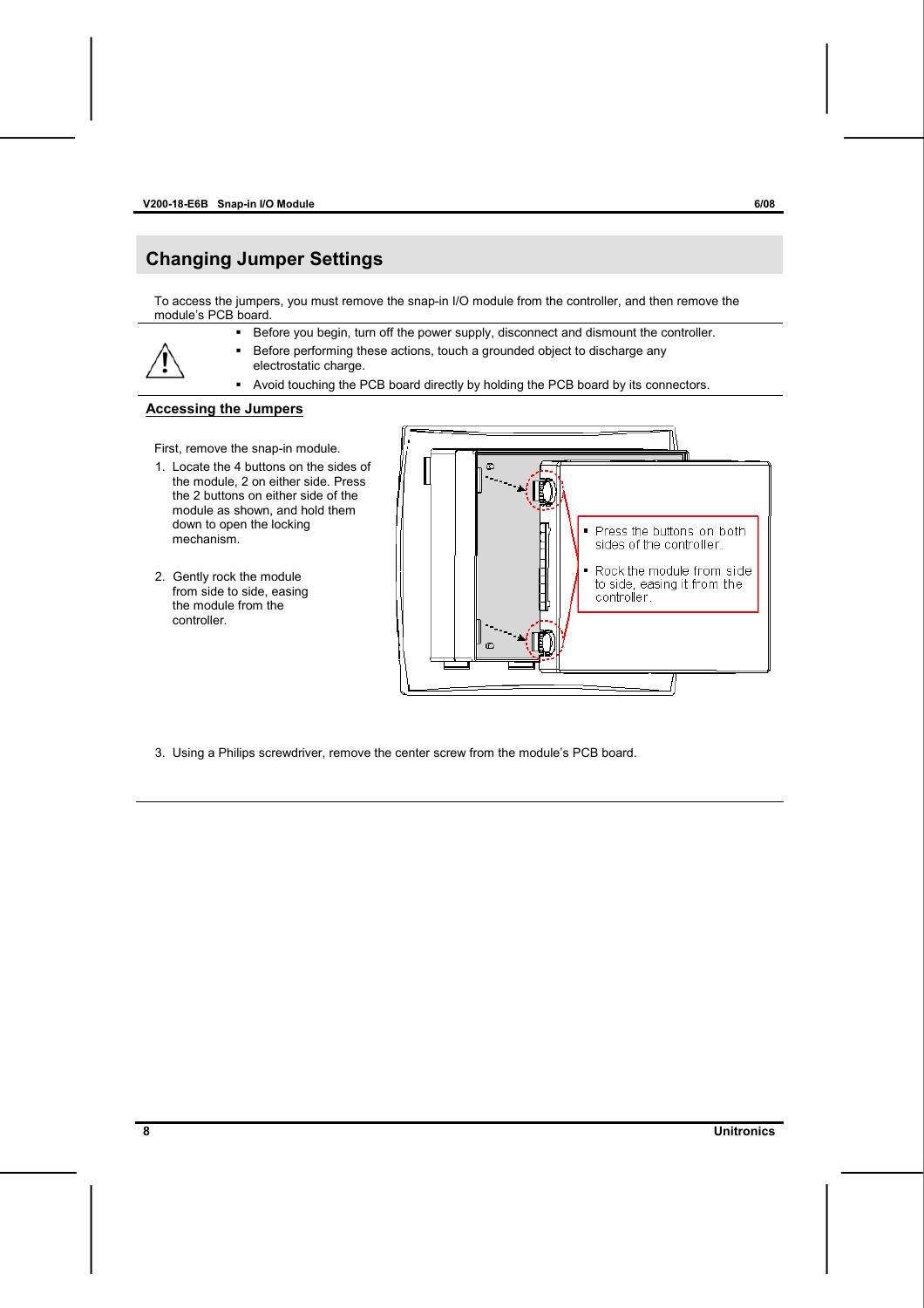

Select the desired function by changing the jumper settings according to the figure and tables shown below.

|                | Jumper# | Voltage* | Current |
|----------------|---------|----------|---------|
| Analog input 0 |         |          |         |
| Analog input 1 |         |          |         |
| Analog input 2 |         |          |         |

|                | Jumper# | Voltage* | <b>Current</b> | T/C or mV | <b>PT100</b> |
|----------------|---------|----------|----------------|-----------|--------------|
| Analog input 3 | 5       | AN       | AN             | PT-TC     | PT-TC        |
|                |         | v        |                |           |              |
| Analog input 4 | 4       | AN       | AN             | PT-TC     | PT-TC        |
|                | 6       | v        |                |           |              |

\* Default factory setting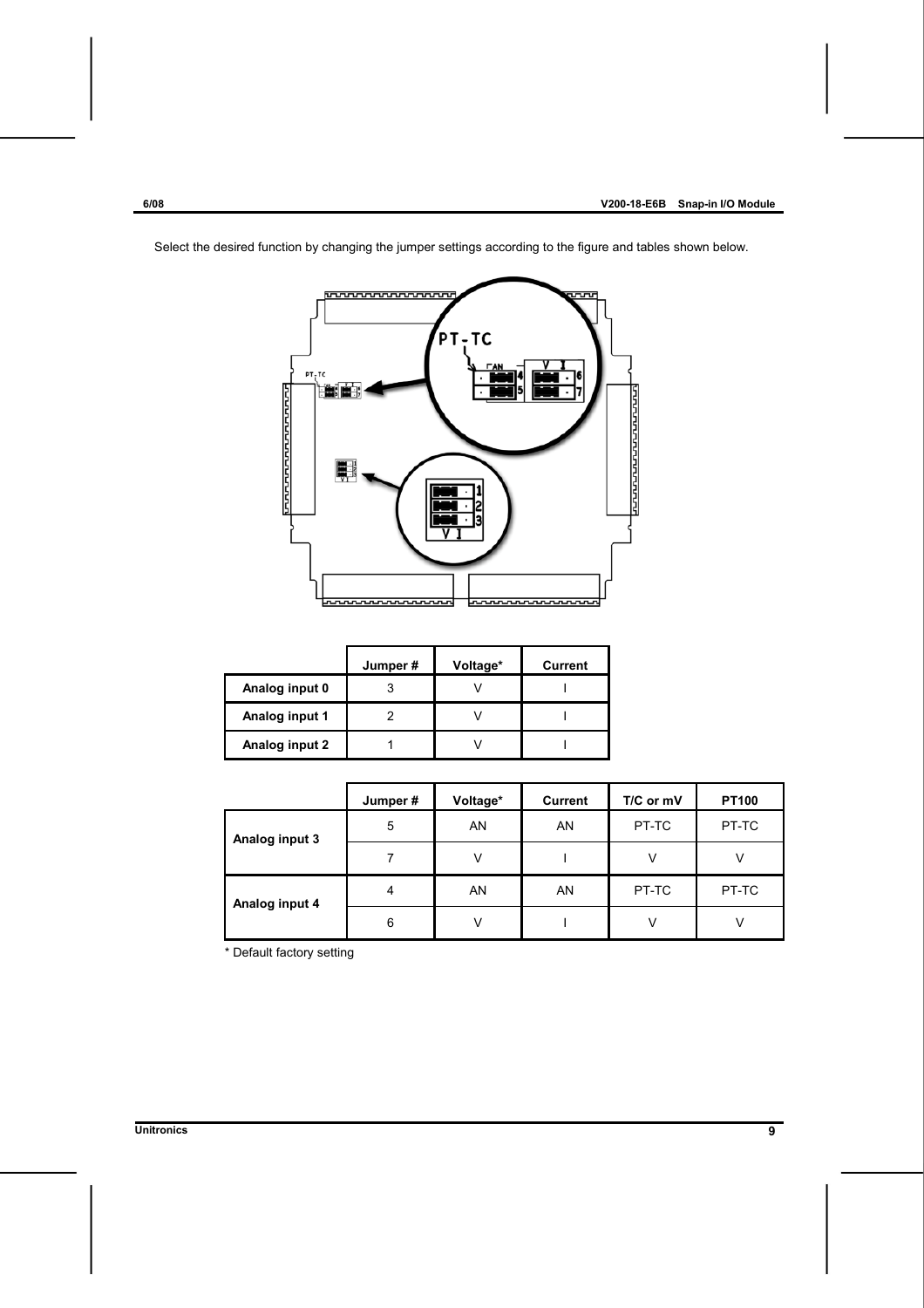- 1. Return the PCB board to the module and secure the center screw.
- 2. Next, reinstall the module. Line the circular guidelines on the controller up with the guidelines on the Snap-in I/O Module as shown below.
- 3. Apply even pressure on all 4 corners until you hear a distinct 'click'. The module is now installed. Check that all sides and corners are correctly aligned.

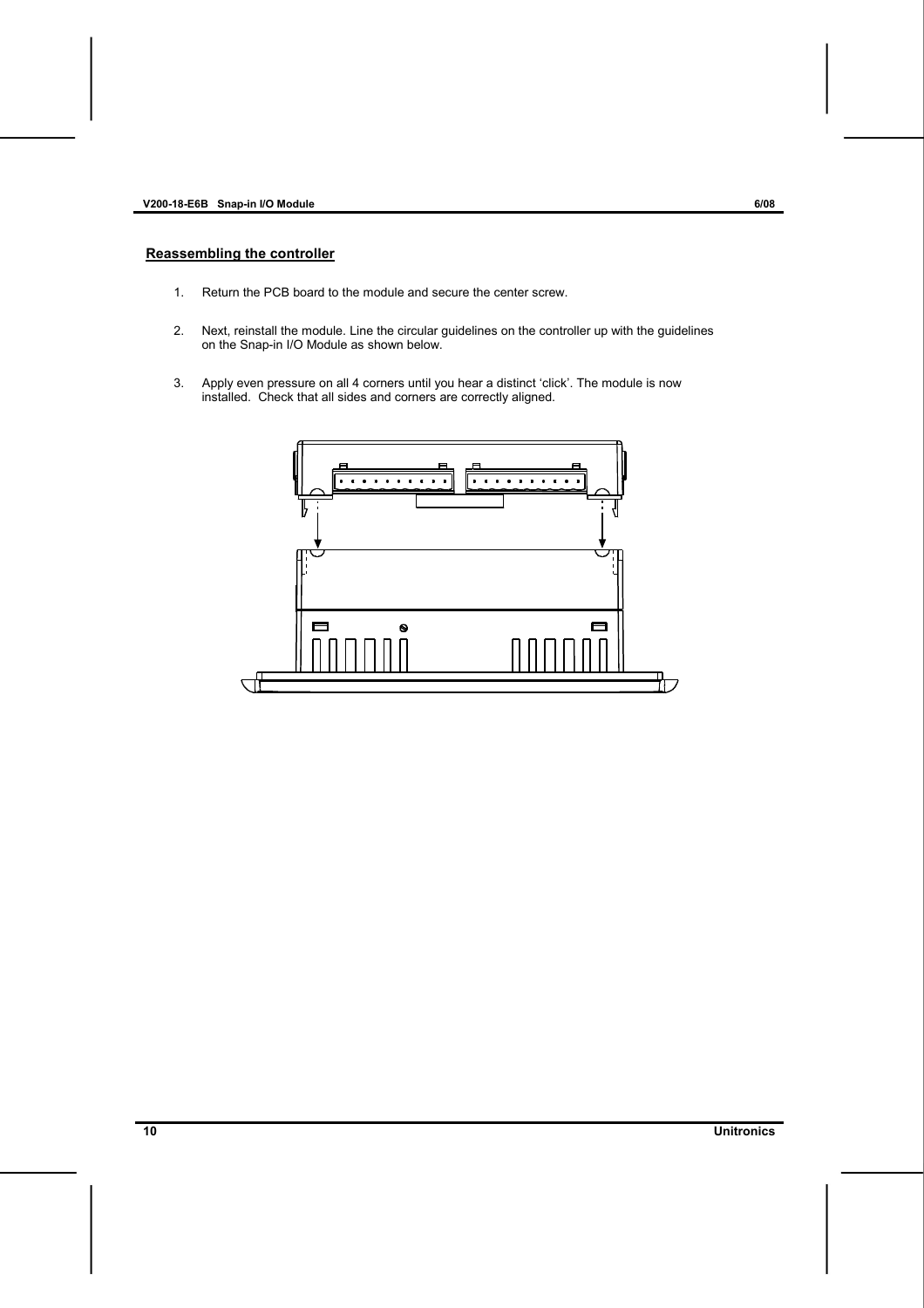# **V200-18-E6B Technical Specifications**

| <b>Digital Inputs</b>                             |                                                                                                                                    |
|---------------------------------------------------|------------------------------------------------------------------------------------------------------------------------------------|
| Number of inputs                                  | 18 (in two groups)                                                                                                                 |
| Input type                                        | pnp (source) or npn (sink)                                                                                                         |
| Galvanic isolation                                |                                                                                                                                    |
| Digital inputs to bus                             | Yes                                                                                                                                |
| Digital inputs to digital inputs in<br>same group | No                                                                                                                                 |
| Group to group, digital inputs                    | Yes                                                                                                                                |
| Nominal input voltage                             | 24VDC                                                                                                                              |
| Input voltage                                     |                                                                                                                                    |
| pnp (source)                                      | 0-5VDC for Logic '0'<br>17-28.8VDC for Logic '1'                                                                                   |
| npn (sink)                                        | 17-28.8VDC for Logic '0'<br>0-5VDC for Logic '1'                                                                                   |
| Input current                                     | 6mA@24VDC for inputs 4 to 17<br>8.8mA@24VDC for inputs 0 to 3                                                                      |
| Response time                                     | 10mSec typical                                                                                                                     |
| High-speed inputs                                 | Specifications below apply when these inputs are wired for use as a high-<br>speed counter input/shaft encoder. See Notes 1 and 2. |
| Resolution                                        | 32-bit                                                                                                                             |
| Frequency                                         | 10kHz maximum                                                                                                                      |
| Minimum pulse width                               | 40 <sub>µ</sub>                                                                                                                    |

#### **Notes:**

- 1. Inputs 0 and 2 can each function as either high-speed counter or as part of a shaft encoder. In each case, high-speed input specifications apply. When used as a normal digital input, normal input specifications apply.
- 2. Inputs 1 and 3 can each function as either counter reset, or as a normal digital input; in either case, its specifications are those of a normal digital input. These inputs may also be used as part of a shaft encoder. In this case, high-speed input specifications apply.

#### **Digital Outputs**

### **Digital Output's Power Supply**

| Nominal operating voltage                     | 24VDC                   |
|-----------------------------------------------|-------------------------|
| Operating voltage                             | 20.4 to 28.8VDC         |
| Quiescent current                             | 5mA@24VDC.              |
| Max. current consumption                      | 85mA@24VDC. See Note 3. |
| Galvanic isolation                            |                         |
| Digital power supply to bus                   | Yes                     |
| Digital power supply to relay<br>outputs      | Yes                     |
| Digital power supply to<br>transistor outputs | No                      |

#### **Notes:**

3. Maximum current consumption does not provide for pnp output requirements. The additional current requirement of pnp outputs must be added.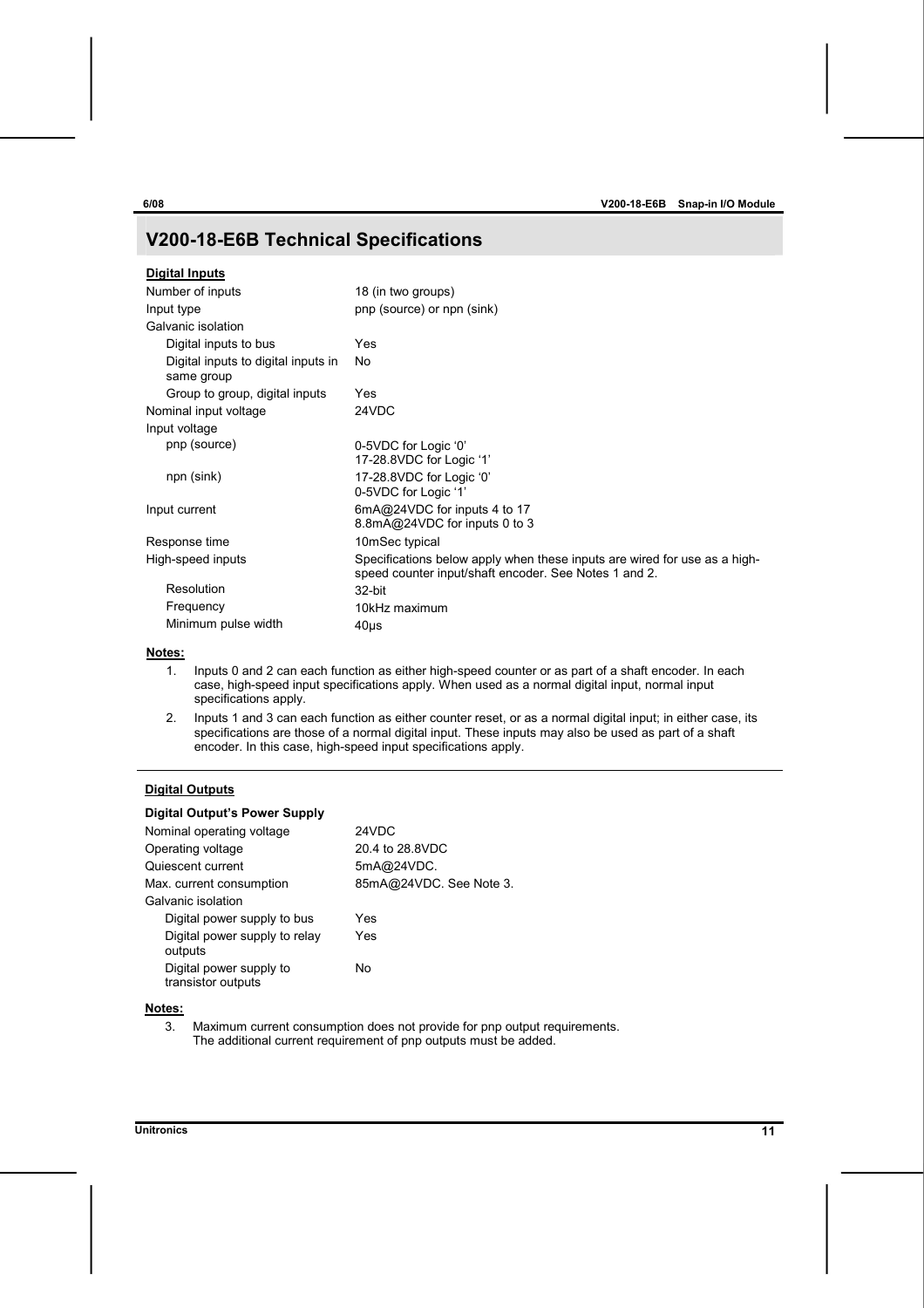| <b>Relay Outputs</b>             |                                                                                        |
|----------------------------------|----------------------------------------------------------------------------------------|
| Number of outputs                | 15 relays (in two groups). See Note 4.                                                 |
| Output type                      | SPST-NO (Form A)                                                                       |
| <b>Isolation</b>                 | By relay                                                                               |
| Type of relay                    | Tyco PCN-124D3MHZ or compatible                                                        |
| Outputs' power supply            | See Digital Output's Power Supply page 11.                                             |
| Galvanic isolation               |                                                                                        |
| Relay outputs to bus             | Yes                                                                                    |
| Group to group, relay<br>outputs | Yes                                                                                    |
| Relay to transistor outputs      | Yes                                                                                    |
| Output current                   | 3A maximum per output (resistive load)<br>8A maximum total for common (resistive load) |
| Rate voltage                     | 250VAC / 30VDC                                                                         |
| Minimun load                     | 1mA@5VDC                                                                               |
| Life expectancy                  | 100k operations at maximum load                                                        |
| Response time                    | 10mS (typical)                                                                         |
| Contact protection               | External precautions required (see Increasing Contact Life Span, p.4)                  |

# **Notes:**

4. Outputs 2, 3, 4, 5, 6 and 7 share a common signal. Outputs 8, 9, 10, 11, 12, 13, 14, 15 and 16 share a common signal.

## **Transistor Outputs/H.S.O.**

| Number of outputs<br>Output type            | 2, high-speed. Each can be individually wired as pnp (source) or npn (sink).<br>pnp: P-MOSFET (open drain) |  |
|---------------------------------------------|------------------------------------------------------------------------------------------------------------|--|
|                                             | npn: N-MOSFET (open drain)                                                                                 |  |
| Galvanic isolation                          |                                                                                                            |  |
| Transistor outputs to bus                   | Yes                                                                                                        |  |
| Transistor outputs to<br>transistor outputs | No                                                                                                         |  |
| Transistor outputs to relay<br>outputs      | Yes                                                                                                        |  |
| Output current                              | pnp: 0.5A maximum per output                                                                               |  |
|                                             | npn: 50mA maximum per output                                                                               |  |
| Maximum frequency                           | Resistive load<br>pnp: 0.5kHz                                                                              |  |
|                                             | npn: 50kHz                                                                                                 |  |
|                                             | Inductive load<br>$0.5$ Hz                                                                                 |  |
| ON voltage drop                             | pnp: 0.5VDC maximum<br>npn: 0.4VDC maximum                                                                 |  |
| Short circuit protection                    | Yes (pnp only)                                                                                             |  |
| Voltage reference                           |                                                                                                            |  |
| pnp (source)                                | See Digital Output's Power Supply page 11                                                                  |  |
| npn (sink)                                  | 3.5V to 28.8VDC, unrelated to the voltage of either the I/O module<br>or the controller                    |  |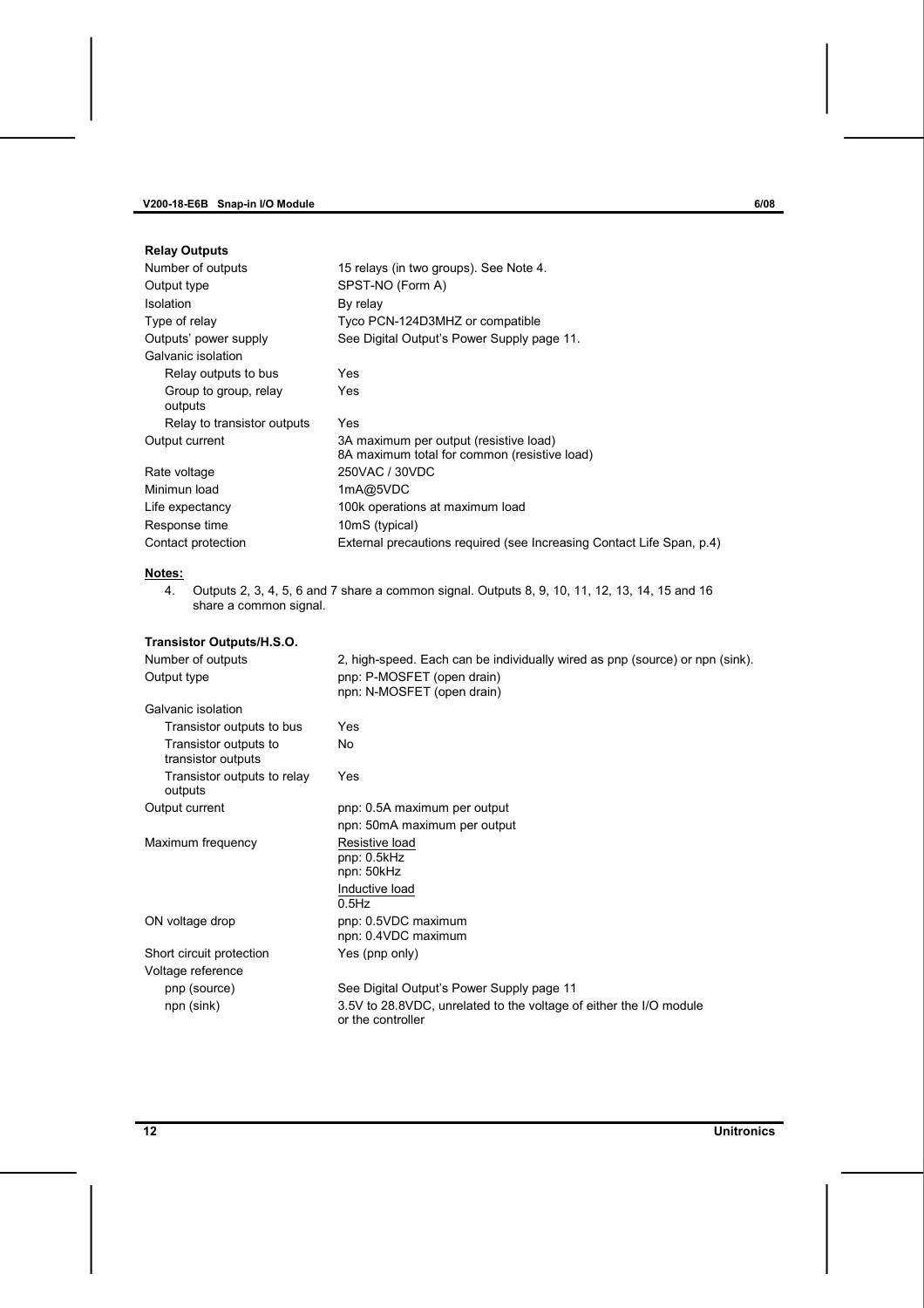| <b>Analog/RTD/TC Inputs</b> |                                                             |                                                         |  |
|-----------------------------|-------------------------------------------------------------|---------------------------------------------------------|--|
| Number of inputs            | 5                                                           |                                                         |  |
| Type of input               | Set via appropriate wiring and jumper settings. See Note 5. |                                                         |  |
| Isolation                   | <b>None</b>                                                 |                                                         |  |
| <b>Analog Inputs</b>        |                                                             |                                                         |  |
|                             | AN0-AN2 (10-bit)                                            | AN3-AN4 (14-bit)                                        |  |
| Input range                 | 0-10V, 0-20mA, 4-20mA                                       | 0-10V, 0-20mA, 4-20mA                                   |  |
| Conversion method           | Succesive approximation                                     | Voltage to frequency                                    |  |
| Normal mode                 |                                                             |                                                         |  |
| Resolution, except 4-20mA   | 10-bit (1024 units)                                         | 14-bit (16384 units)                                    |  |
| Resolution at 4-20mA        | 204-1023 (820 units)                                        | 3277 to 16384 (13107 units)                             |  |
| Conversion time             | Synchronized to scan time                                   | 100mSec minimum per input<br>(according to filter type) |  |
| Fast Mode                   |                                                             |                                                         |  |
| Resolution, except 4-20mA   |                                                             | 12-bit (4096 units)                                     |  |
| Resolution at 4-20mA        |                                                             | 819 to 4095 (3277 units)                                |  |
| Conversion time             |                                                             | 30mSec minimum per input (according<br>to filter type)  |  |
| Input impedance             | $>100k\Omega$ -voltage                                      | 12.77kΩ -voltage                                        |  |
|                             | $500\Omega$ - current                                       | $37\Omega$ -current                                     |  |
| Absolute maximum rating     | ±15V-voltage                                                | ±15V—voltage                                            |  |
|                             | ±30mA, 15V-current                                          | ±30mA, 1.1V-current                                     |  |
| Full-scale error            | ±3 LSB (0.3%)                                               | ±0.4%                                                   |  |
| Linearity error             | ±3 LSB (0.3%)                                               | ±0.04%                                                  |  |
| Status indication           | Yes, See Note 6                                             | Yes. See Note 7.                                        |  |

### **Notes:**

5. Inputs 0 to 2 may be wired to work with either current or voltage.

Inputs 3 and 4 can function as either analog, RTD, or thermocouple.

6. The analog value can indicate a fault:

### **Value: 10-bit Possible Cause**

1024 Deviates above the input range

7. The analog value can indicate faults:

| Value: 12-bit | Value: 14-bit | <b>Possible Cause</b> |
|---------------|---------------|-----------------------|
| -1            | -1            | Deviates slightly     |
| 4096          | 16384         | Deviates slightly     |
| 20767         | 20767         | Doviatos aroatly      |

-1 -1 -1 -1 -1 Deviates slightly below the input range 4096 16384 Deviates slightly above the input range 32767 32767 Deviates greatly above or below the input range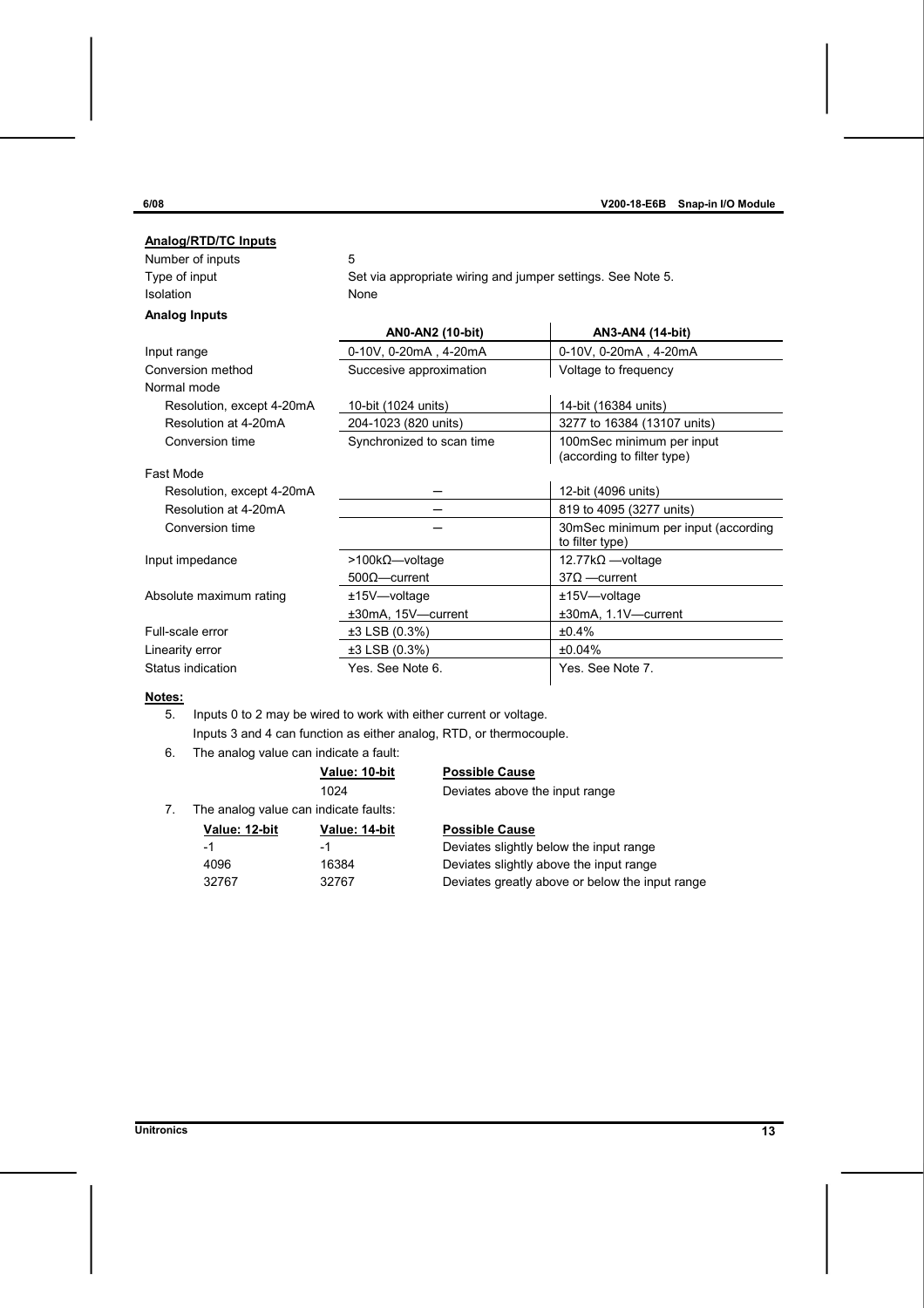#### **V200-18-E6B Snap-in I/O Module 6/08**

#### **RTD Inputs**

| Input range                      | -200 to 600°C/-328 to 1100°F. 1 to 320Ω. See Note 8.         |
|----------------------------------|--------------------------------------------------------------|
| RTD type                         | PT100                                                        |
| Temperature coefficient $\alpha$ | 385/392                                                      |
| Conversion method                | Voltage to frequency                                         |
| Resolution                       | $0.1^{\circ}$ C/0.1 $^{\circ}$ F                             |
| Conversion time                  | 300mS minimum per channel, depending on software filter type |
| Input impedance                  | >10M <sub>Ω</sub>                                            |
| Auxillary current for PT100      | 150µA typical                                                |
| Full-scale error                 | ±0.4%                                                        |
| Linearity error                  | ±0.04%                                                       |
| Status indication                | Yes. See Note 9.                                             |
|                                  |                                                              |

#### **Notes:**

- 8. The device can also measure resistance with the range of 1-320 $\Omega$  at a resolution of 0.1 $\Omega$ .
- 9. The analog value can indicate faults:

#### **Value Possible Cause**

32767 Sensor is not connected to input, or value exceeds permissible range -32767 Sensor is short-circuited

| <b>Thermocouple Inputs</b>       |                                                              |
|----------------------------------|--------------------------------------------------------------|
| Input range                      | See Note 10.                                                 |
| Conversion method                | Voltage to frequency                                         |
| Resolution                       | $0.1^{\circ}$ C/0.1 $^{\circ}$ F maximum                     |
| Conversion time                  | 100mS minimum per channel, depending on software filter type |
| Input impedance                  | $>10M\Omega$                                                 |
| Cold junction compensation       | Local, automatic                                             |
| Cold junction compensation error | $±1.5^{\circ}C/±2.7^{\circ}F$ maximum                        |
| Absolute maximum rating          | ±0.6VDC                                                      |
| Full-scale error                 | $±0.4\%$                                                     |
| Linearity error                  | ±0.04%                                                       |
| Warm-up time                     | 1/2 hour typically, ±1°C/±1.8°F repeatability                |
| Status indication                | None                                                         |

#### **Notes:**

10. The device can also measure voltage within the range of -5 to 56mV, at a resolution of 0.01mV. The device can also measure raw value frequency at a resolution of 14-bits (16384). Input ranges are shown in the following table: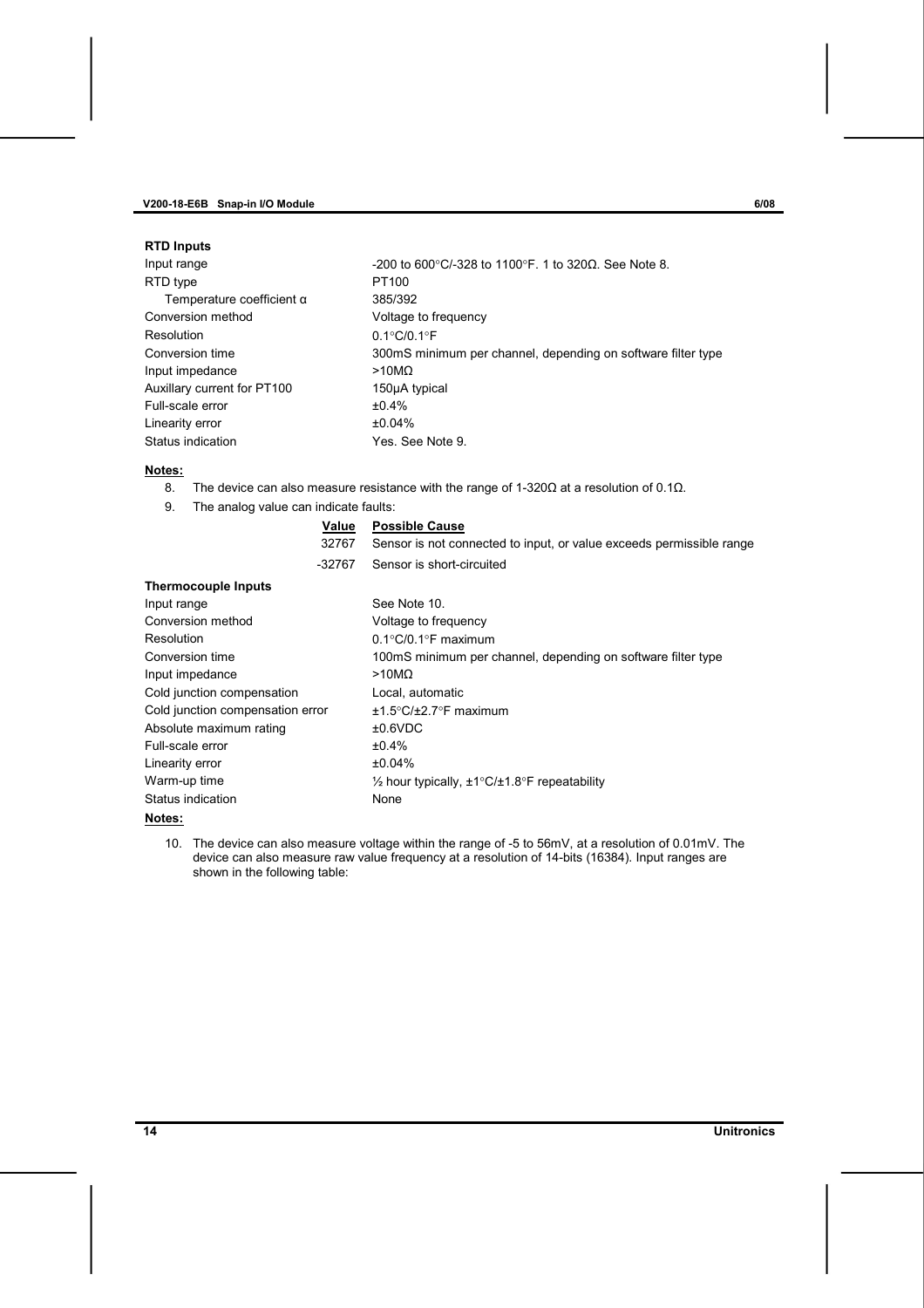<span id="page-14-0"></span>

| Table 1: Thermocouple input ranges |                             |                   |                           |  |
|------------------------------------|-----------------------------|-------------------|---------------------------|--|
| <b>Type</b>                        | Temperature range           | <b>Wire Color</b> |                           |  |
|                                    |                             |                   | ANSI (USA)   BS 1843 (UK) |  |
| mV                                 | $-5$ to $56mV$              |                   |                           |  |
| B                                  | 200 to 1820°C               | +Grev             | +None                     |  |
|                                    | (300 to 3276°F)             | -Red              | -Blue                     |  |
| F                                  | -200 to $750^{\circ}$ C     | +Violet           | +Brown                    |  |
|                                    | (-328 to 1382°F)            | -Red              | -Blue                     |  |
| J                                  | -200 to $760^{\circ}$ C     | +White            | +Yellow                   |  |
|                                    | (-328 to 1400°F)            | -Red              | -Blue                     |  |
| Κ                                  | $-200$ to 1250 $^{\circ}$ C | +Yellow           | +Brown                    |  |
|                                    | (-328 to 2282°F)            | -Red              | -Blue                     |  |
| N                                  | -200 to 1300 $^{\circ}$ C   | +Orange           | +Orange                   |  |
|                                    | (-328 to 2372°F)            | -Red              | -Blue                     |  |
| R                                  | 0 to $1768$ °C              | +Black            | +White                    |  |
|                                    | (32 to 3214°F)              | -Red              | -Blue                     |  |
| S                                  | 0 to 1768°C                 | +Black            | +White                    |  |
|                                    | (32 to 3214°F)              | -Red              | -Blue                     |  |
| T                                  | -200 to 400 $^{\circ}$ C    | +Blue             | +White                    |  |
|                                    | (-328 to 752°F)             | -Red              | -Blue                     |  |

# **Analog Outputs**

| <b>Analog Output's Power Supply</b>                                                            |                                                                   |  |  |
|------------------------------------------------------------------------------------------------|-------------------------------------------------------------------|--|--|
| Nominal operating voltage                                                                      | 24VDC                                                             |  |  |
| Operating voltage                                                                              | 20.4 to 28.8VDC                                                   |  |  |
| Quiescent current                                                                              | 30mA@24VDC                                                        |  |  |
| Max. current consumption                                                                       | 80mA@24VDC                                                        |  |  |
| Galvanic isolation                                                                             |                                                                   |  |  |
| Analog power supply to bus                                                                     | Yes                                                               |  |  |
| Analog power supply to analog<br>outputs                                                       | <b>No</b>                                                         |  |  |
| <b>Analog Outputs</b>                                                                          |                                                                   |  |  |
| Number of outputs                                                                              | 2 (single-ended)                                                  |  |  |
| Output range                                                                                   | 0-10V, 4-20mA. See Note 11.                                       |  |  |
| Resolution                                                                                     | 12-bit (4096 units)                                               |  |  |
| Conversion time                                                                                | Synchronized to scan time                                         |  |  |
| Load impedance                                                                                 | 1k $\Omega$ minimum—voltage                                       |  |  |
|                                                                                                | $500\Omega$ maximum-current                                       |  |  |
| Galvanic isolation                                                                             |                                                                   |  |  |
| Analog outputs to bus                                                                          | Yes                                                               |  |  |
| Analog output to analog output                                                                 | No                                                                |  |  |
| Linearity error                                                                                | ±0.1%                                                             |  |  |
| Operational error limits                                                                       | ±0.2%                                                             |  |  |
| Notes:                                                                                         |                                                                   |  |  |
| 11. Note that the range of each I/O is defined by wiring and within the controller's software. |                                                                   |  |  |
| Environmental                                                                                  | IP20 / NEMA1                                                      |  |  |
| Operating temperature                                                                          | 0° to 50°C (32° to 122°F)                                         |  |  |
| Storage temperature                                                                            | -20 $\degree$ to 60 $\degree$ C (-4 $\degree$ to 140 $\degree$ F) |  |  |
| Relative Humidity (RH)                                                                         | 10% to 95% (non-condensing)                                       |  |  |
| Dimensions (WxHxD)                                                                             | 138x23x123mm (5.43x0.9x4.84")                                     |  |  |
| Weight                                                                                         | 140g (4.94oz)                                                     |  |  |

**Unitronics 15**